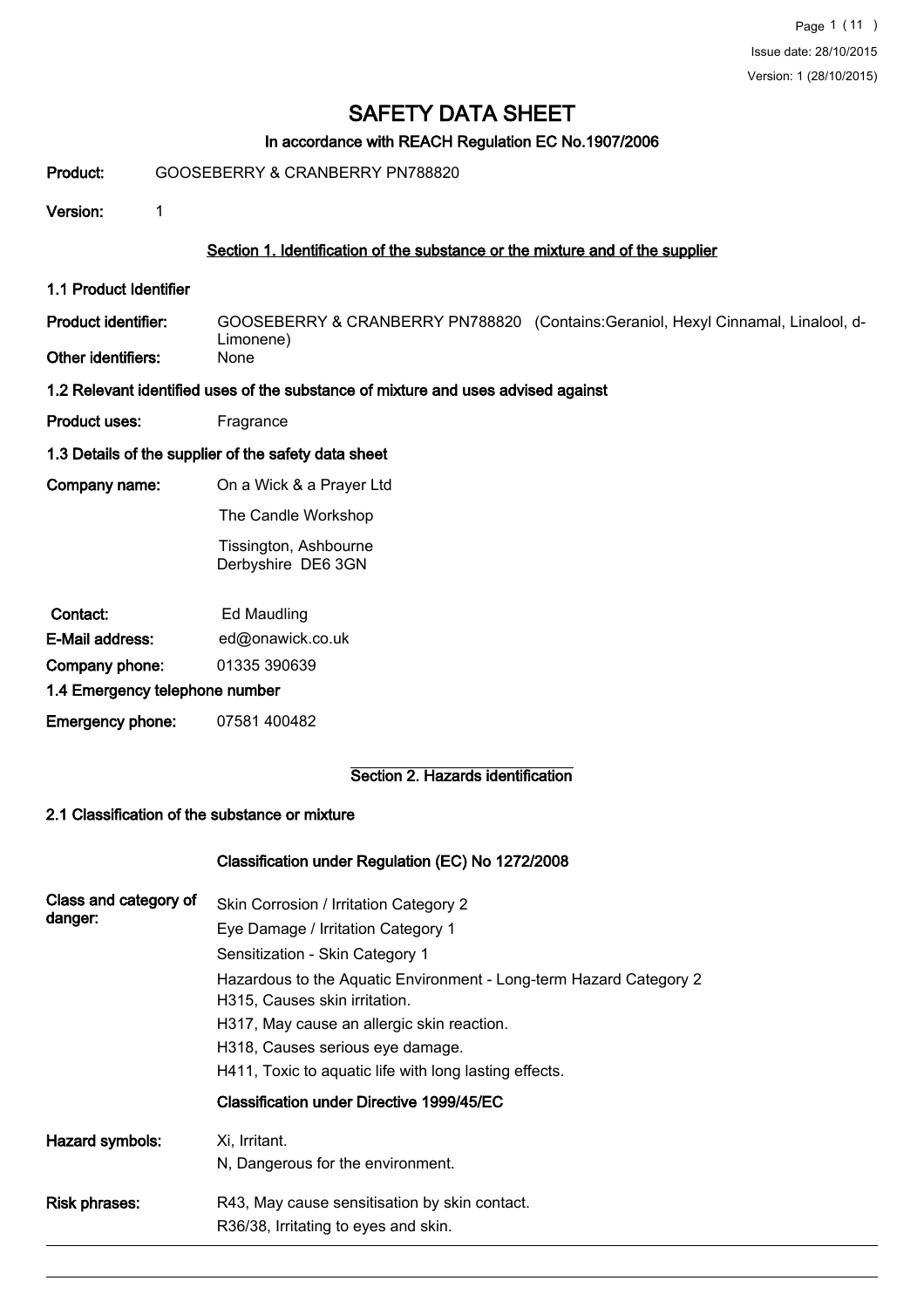# In accordance with REACH Regulation EC No.1907/2006

| Product:                     | GOOSEBERRY & CRANBERRY PN788820                                                                                                                                                                                                                                                                                                                                                                                                                                                                                                                                                                                                                                                                                                                                                                                                                                              |
|------------------------------|------------------------------------------------------------------------------------------------------------------------------------------------------------------------------------------------------------------------------------------------------------------------------------------------------------------------------------------------------------------------------------------------------------------------------------------------------------------------------------------------------------------------------------------------------------------------------------------------------------------------------------------------------------------------------------------------------------------------------------------------------------------------------------------------------------------------------------------------------------------------------|
| Version:                     | 1                                                                                                                                                                                                                                                                                                                                                                                                                                                                                                                                                                                                                                                                                                                                                                                                                                                                            |
|                              | R51/53, Toxic to aquatic organisms, may cause long-term adverse effects in the aquatic<br>environment.                                                                                                                                                                                                                                                                                                                                                                                                                                                                                                                                                                                                                                                                                                                                                                       |
| 2.2 Label elements           |                                                                                                                                                                                                                                                                                                                                                                                                                                                                                                                                                                                                                                                                                                                                                                                                                                                                              |
| Signal word:                 | Danger                                                                                                                                                                                                                                                                                                                                                                                                                                                                                                                                                                                                                                                                                                                                                                                                                                                                       |
| <b>Hazard statements:</b>    | H315, Causes skin irritation.<br>H317, May cause an allergic skin reaction.<br>H318, Causes serious eye damage.<br>H411, Toxic to aquatic life with long lasting effects.                                                                                                                                                                                                                                                                                                                                                                                                                                                                                                                                                                                                                                                                                                    |
| Supplemental<br>Information: | EUH208, Contains Amyl Cinnamal, 4-tert.-Butylcyclohexyl acetate, Acetyl cedrene, Citral,<br>Eucalyptol, Eugenol, Geranyl acetate, Nerol, Citronellol, 2,4-Dimethyl-3-cyclohexen-1-<br>carboxaldehyde, Butylphenyl Methylpropional, delta-1-(2,6,6-Trimethyl-3-cyclohexen-1-yl)-2-<br>buten-1-one, (E)-1-(2,6,6-Trimethyl-2-cyclohexen-1-yl)-2-buten-1-one. May produce an allergic<br>reaction.                                                                                                                                                                                                                                                                                                                                                                                                                                                                              |
| Precautionary<br>statements: | P261, Avoid breathing vapour or dust.<br>P264, Wash hands and other contacted skin thoroughly after handling.<br>P272, Contaminated work clothing should not be allowed out of the workplace.<br>P273, Avoid release to the environment.<br>P280, Wear protective gloves/eye protection/face protection.<br>P302/352, IF ON SKIN: Wash with plenty of soap and water.<br>P305/351/338, IF IN EYES: Rinse cautiously with water for several minutes. Remove contact<br>lenses, if present and easy to do. Continue rinsing.<br>P310, Immediately call a POISON CENTER or doctor/physician.<br>P333/313, If skin irritation or rash occurs: Get medical advice/attention.<br>P362, Take off contaminated clothing and wash before reuse.<br>P391, Collect spillage.<br>P501, Dispose of contents/container to approved disposal site, in accordance with local<br>regulations. |
| Pictograms:                  |                                                                                                                                                                                                                                                                                                                                                                                                                                                                                                                                                                                                                                                                                                                                                                                                                                                                              |
| Other hazards:               | None                                                                                                                                                                                                                                                                                                                                                                                                                                                                                                                                                                                                                                                                                                                                                                                                                                                                         |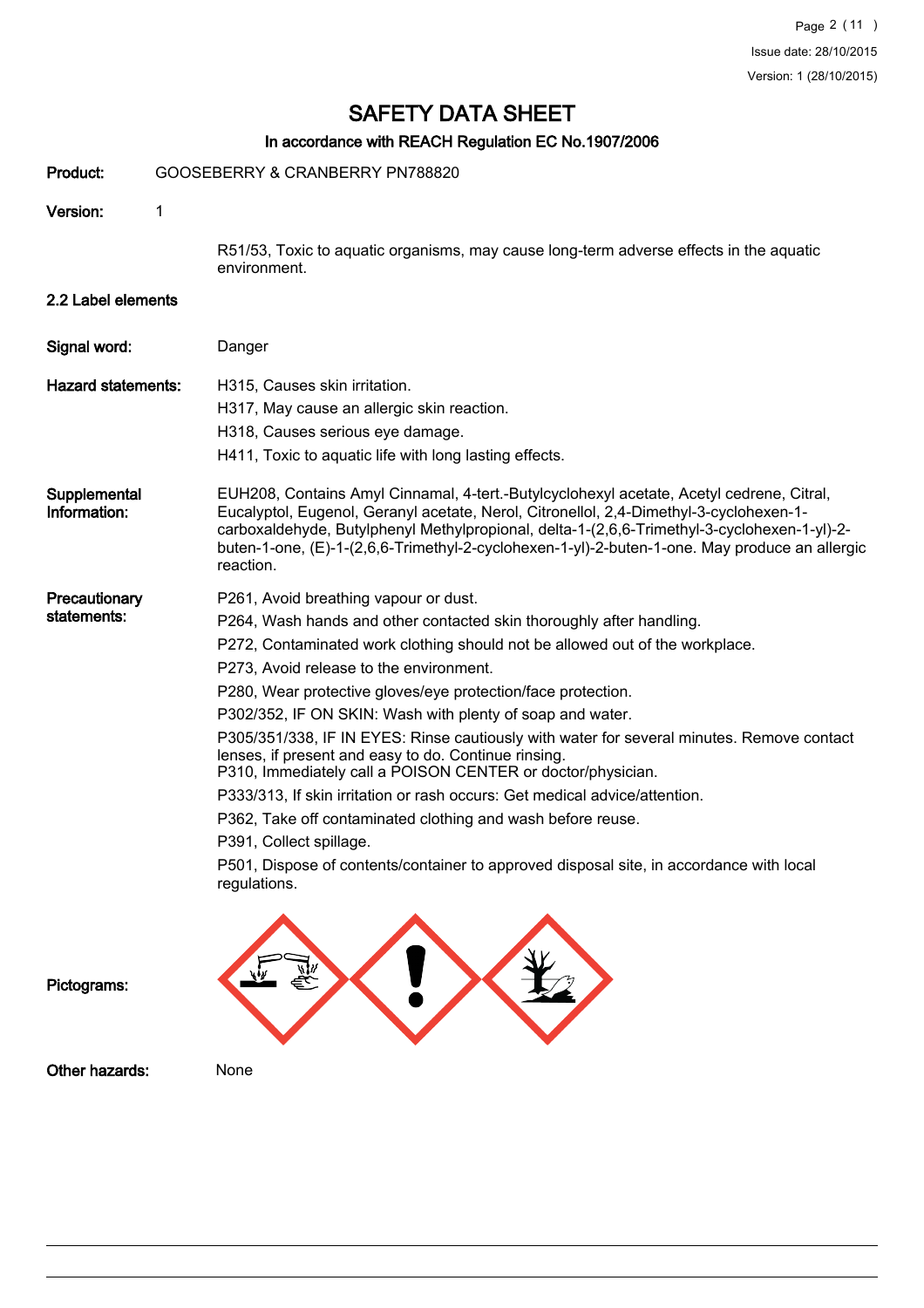# In accordance with REACH Regulation EC No.1907/2006

Product: GOOSEBERRY & CRANBERRY PN788820

Version: 1

# Section 3. Composition / information on ingredients

#### 3.2 Mixtures

### Contains:

| Name | CAS |  | <b>REACH Registration</b><br>No. | % | Classification for (DSD) Classification for (CLP)<br>67/548/EEC | 1272/2008 |
|------|-----|--|----------------------------------|---|-----------------------------------------------------------------|-----------|
|------|-----|--|----------------------------------|---|-----------------------------------------------------------------|-----------|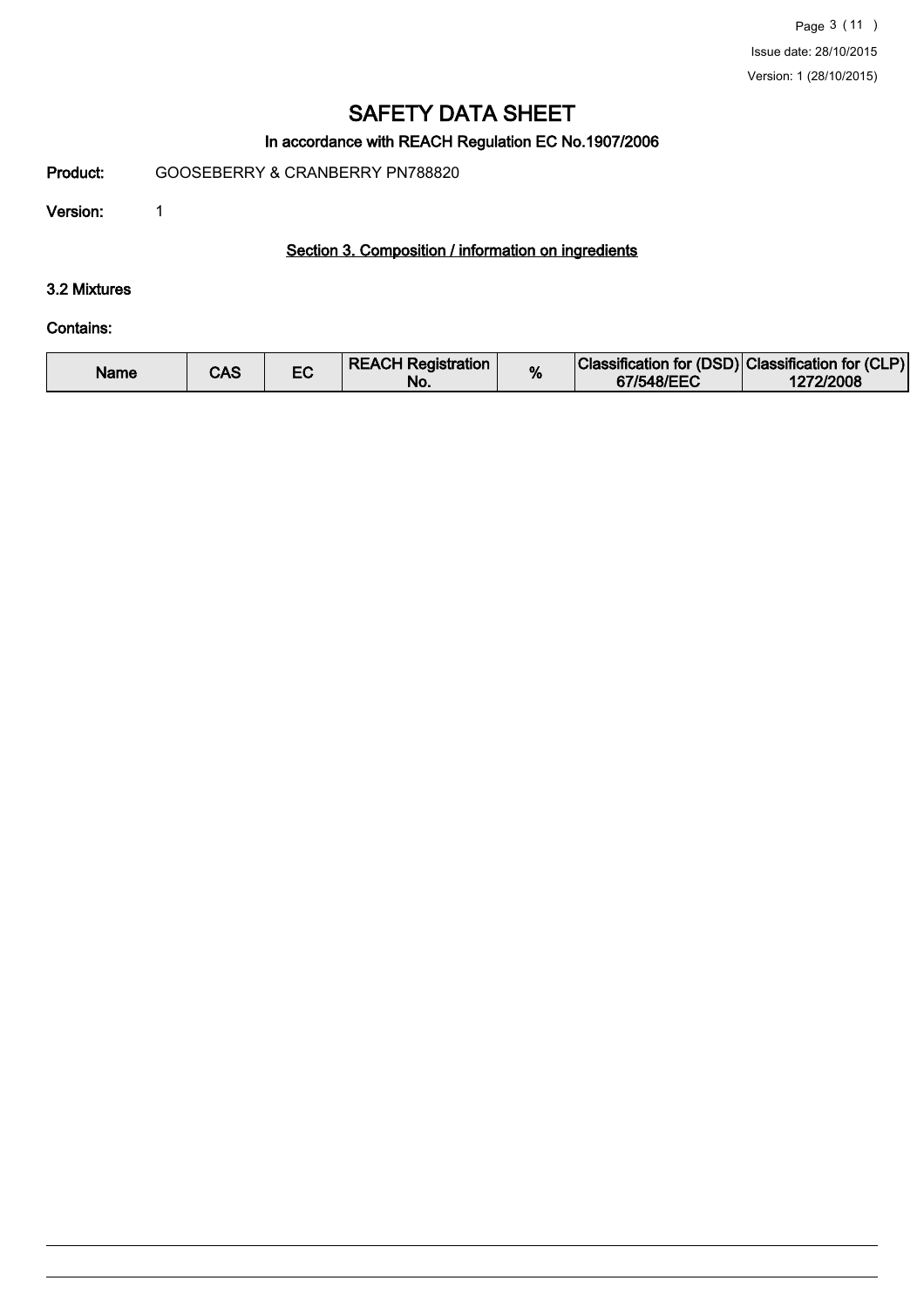Page 4 (11 ) Issue date: 28/10/2015 Version: 1 (28/10/2015)

# SAFETY DATA SHEET

# In accordance with REACH Regulation EC No.1907/2006

# Product: GOOSEBERRY & CRANBERRY PN788820

#### Version: 1

| Benzyl benzoate                                                       | 120-51-4       | 204-402-9 |                      | 13.29% | Xn-N; R22-R51/53                 | ATO 4-EH A1-EH C2:<br>H302-H400-H411,-                                   |
|-----------------------------------------------------------------------|----------------|-----------|----------------------|--------|----------------------------------|--------------------------------------------------------------------------|
| Linalool                                                              | 78-70-6        | 201-134-4 |                      | 10.00% | Xi : R38                         | SCI 2-EDI 2;H315-H319,-                                                  |
| Hexyl Cinnamal                                                        | 101-86-0       | 202-983-3 |                      | 8.64%  | Xi : R38-R43                     | SS 1B-EH C2; H317-H411,-                                                 |
| d-Limonene                                                            | 5989-27-5      | 227-813-5 |                      | 7.01%  | Xn-N; R10-R38-R43-R65-<br>R50/53 | FL 3-SCI 2-SS 1-SS 1B-AH<br>1-EH A1-EH C1;H226-<br>H304-H315-H317-H410,- |
| 4-tert.-Butylcyclohexyl<br>acetate                                    | 32210-23-4     | 250-954-9 | 01-2119976286-24 / - | 6.80%  | Xi-N ; R43-R51/53                | SS 1B-EH C2; H317-H411,-                                                 |
| Benzyl acetate                                                        | $140 - 11 - 4$ | 205-399-7 |                      | 5.27%  | $\sim$ ) $\sim$                  | EH C3:H412,-                                                             |
| Geraniol                                                              | 106-24-1       | 203-377-1 |                      | 4.96%  | Xi ; R38-R41-R43                 | SCI 2-EDI 1-SS 1;H315-<br>H317-H318,-                                    |
| 2-tert-Butylcyclohexyl<br>acetate                                     | 88-41-5        | 201-828-7 |                      | 4.90%  | N: R51/53                        | EH C2;H411,-                                                             |
| Amyl Cinnamal                                                         | 122-40-7       | 204-541-5 |                      | 4.55%  | Xi-N; R43-R51/53                 | SS 1B-EH C2; H317-H411,-                                                 |
| Terpinyl acetate<br>(Isomer mixture)                                  | 8007-35-0      | 232-357-5 |                      | 4.55%  | Xi-N : R38-R51/53                | EH C2;H411,-                                                             |
| Nerol                                                                 | 106-25-2       | 203-378-7 |                      | 4.05%  | Xi : R43-R36/38                  | SCI 2-EDI 2-SS 1B;H315-<br>H317-H319,-                                   |
| Acetyl cedrene                                                        | 32388-55-9     | 251-020-3 |                      | 3.18%  | Xi-N : R43-R50/53                | SS 1B-EH A1-EH C1; H317-<br>$H410. -$                                    |
| Dihydromyrcenol                                                       | 18479-58-8     | 242-362-4 |                      | 1.80%  | Xi: R38                          | SCI 2-EDI 2;H315-H319,-                                                  |
| Citronellol                                                           | 106-22-9       | 203-375-0 |                      | 1.38%  | Xi-N; R38-R43-R51/53             | SCI 2-EDI 2-SS 1B;H315-<br>H317-H319,-                                   |
| Geranyl acetate                                                       | 105-87-3       | 203-341-5 |                      | 1.18%  | Xi-N; R38-R43-R51/53             | SCI 2-SS 1-EH C3;H315-<br>H317-H412,-                                    |
| Ethylene brassylate                                                   | 105-95-3       | 203-347-8 |                      | 1.09%  | $N$ ; R51/53                     | EH C2;H411,-                                                             |
| Citronellyl acetate                                                   | 150-84-5       | 205-775-0 |                      | 0.90%  | Xi-N; R38-R51/53                 | SCI 2-EH C2; H315-H411,-                                                 |
| beta-lonone                                                           | 14901-07-6     | 238-969-9 |                      | 0.90%  | $N$ ; R51/53                     | EH C2;H411,-                                                             |
| Butylphenyl<br>Methylpropional                                        | 80-54-6        | 201-289-8 |                      | 0.82%  | Xn-N; R22-R38-R43-R62-<br>R51/53 | ATO 4-SCI 2-SS 1-REP 2-<br>EH C2;H302-H315-H317-<br>H361-H411,-          |
| <b>Hexyl Acetate</b>                                                  | 142-92-7       | 205-572-7 |                      | 0.82%  | N; R10-R51/53                    | FL 3;H226,-                                                              |
| 2,4-Dimethyl-3-<br>cyclohexen-1-<br>carboxaldehyde                    | 68039-49-6     | 268-264-1 |                      | 0.55%  | Xi ; R43-R36/38-R52/53           | SCI 2-EDI 2-SS 1B-EH C3;<br>H315-H317-H319-H412,-                        |
| gamma-<br>Undecalactone                                               | 104-67-6       | 203-225-4 |                      | 0.50%  | N: R51/53                        | EH C3:H412,-                                                             |
| Eugenol                                                               | $97-53-0$      | 202-589-1 |                      | 0.36%  | Xi : R36-R43                     | EDI 2-SS 1B; H317-H319,-                                                 |
| delta-1-(2,6,6-<br>Trimethyl-3-<br>cyclohexen-1-yl)-2-<br>buten-1-one | 57378-68-4     | 260-709-8 |                      | 0.32%  | Xn-N; R22-R38-R43-<br>R50/53     | ATO 4-SCI 2-SS 1A-EH<br>A1-EH C1;H302-H315-<br>H317-H410,-               |
| $(E)-1-(2,6,6-Trimethyl-$<br>2-cyclohexen-1-yl)-2-<br>buten-1-one     | 24720-09-0     | 246-430-4 |                      | 0.32%  | Xn; R22-R43                      | ATO 4-SS 1B; H302-H317,-                                                 |
| 2-Methyl Propyl<br>Acetate                                            | 110-19-0       | 203-745-1 |                      | 0.27%  | F; R11-R66-R67                   | FL 2-STO-SE 3(NE);H225-<br>H336,-                                        |
| Tetrahydro-4-methyl-2-<br>(2-methylpropen-1-yl)<br>pyran              | 16409-43-1     | 240-457-5 |                      | 0.23%  | Xn: R38-R62                      | SCI 2-EDI 2-REP 2-EH C3:<br>H315-H319-H361-H412,-                        |
| Eucalyptol                                                            | 470-82-6       | 207-431-5 |                      | 0.18%  | Xi ; R10-R43                     | FL 3-SS 1B; H226-H317,-                                                  |
| Myrcene                                                               | 123-35-3       | 204-622-5 |                      | 0.15%  | Xn; R10-R38-R65                  | FL 3-SCI 2-EDI 2-AH 1;<br>H226-H304-H315-H319,-                          |
| Decanal                                                               | 112-31-2       | 203-957-4 |                      | 0.14%  | N; R51/53                        | SCI 2-EH C3;H315-H319-<br>$H412,-$                                       |
| Citral                                                                | 5392-40-5      | 226-394-6 |                      | 0.12%  | Xi ; R38-R43                     | SCI 2-EDI 2-SS 1B;H315-<br>H317-H319,-                                   |

Substances with Community workplace exposure limits, not listed above: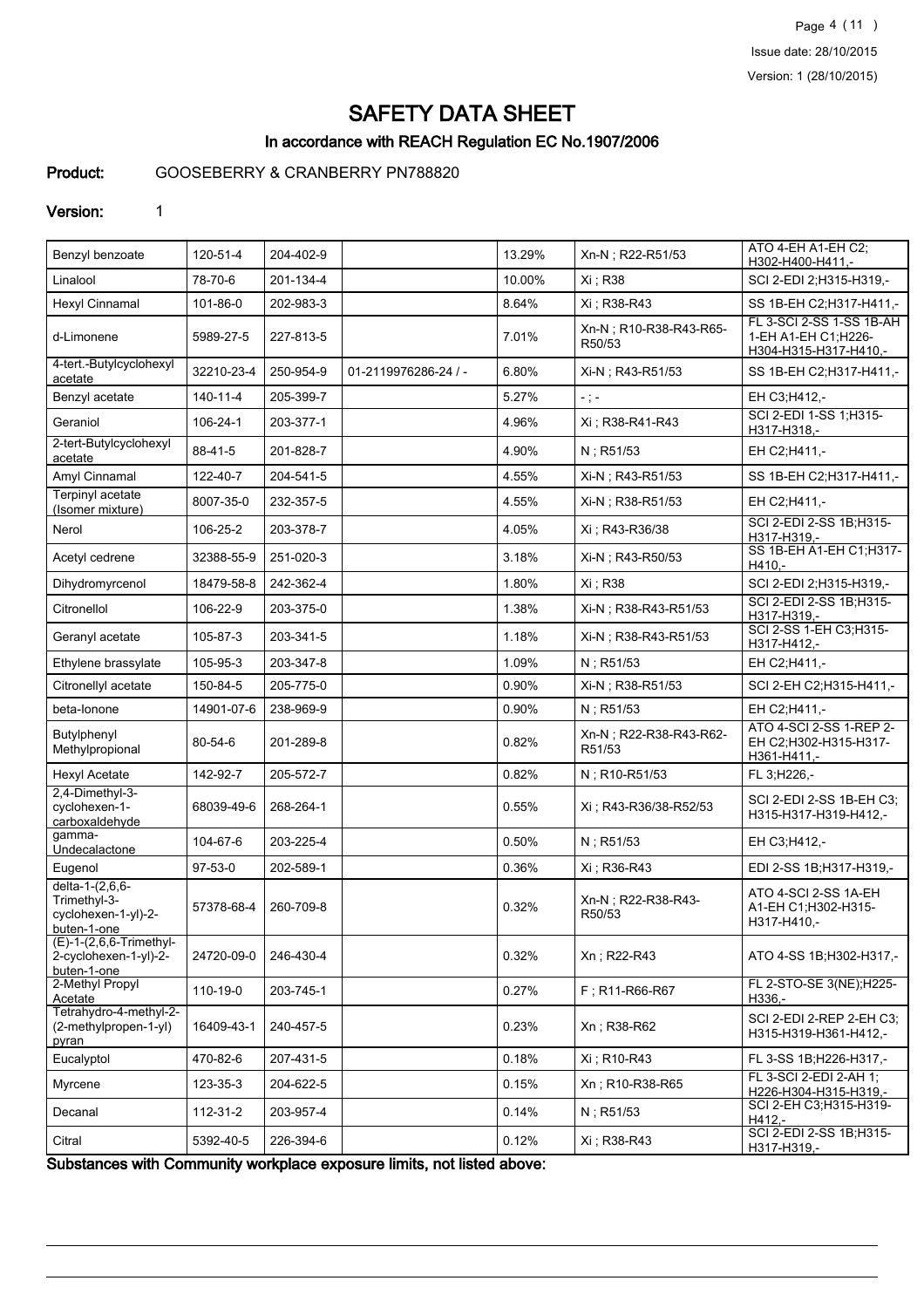Page 5 (11 ) Issue date: 28/10/2015 Version: 1 (28/10/2015)

# SAFETY DATA SHEET

## In accordance with REACH Regulation EC No.1907/2006

#### Product: GOOSEBERRY & CRANBERRY PN788820

#### Version: 1

| Name                    | CAS      | — с<br>ᄃ  | ٥,<br>70 |
|-------------------------|----------|-----------|----------|
| 2-Methyl Propyl Acetate | 110-19-0 | 203-745-1 | 0.27%    |

Substances that are persistent, bioaccumulative and toxic or very persistent and very bioaccumulative, greater than 0.1%:

Not Applicable

#### Section 4. First-aid measures

#### 4.1 Description of first aid measures

IF ON SKIN: Wash with plenty of soap and water.

IF IN EYES: Rinse cautiously with water for several minutes. Remove contact lenses, if present and easy to do. Continue rinsing.

Immediately call a POISON CENTER or doctor/physician.

# 4.2 Most important symptoms and effects, both acute and delayed

Causes skin irritation.

May cause an allergic skin reaction.

Causes serious eye damage.

# 4.3 Indication of any immediate medical attention and special treatment needed

None expected, see Section 4.1 for further information.

# SECTION 5: Firefighting measures

# 5.1 Extinguishing media

Suitable media: Carbon dioxide, Dry chemical, Foam.

#### 5.2 Special hazards arising from the substance or mixture

In case of fire, may be liberated: Carbon monoxide, Unidentified organic compounds.

# 5.3 Advice for fire fighters:

In case of insufficient ventilation, wear suitable respiratory equipment.

# Section 6. Accidental release measures

# 6.1 Personal precautions, protective equipment and emergency procedures:

Avoid inhalation. Avoid contact with skin and eyes. See protective measures under Section 7 and 8.

# 6.2 Environmental precautions:

Keep away from drains, surface and ground water, and soil.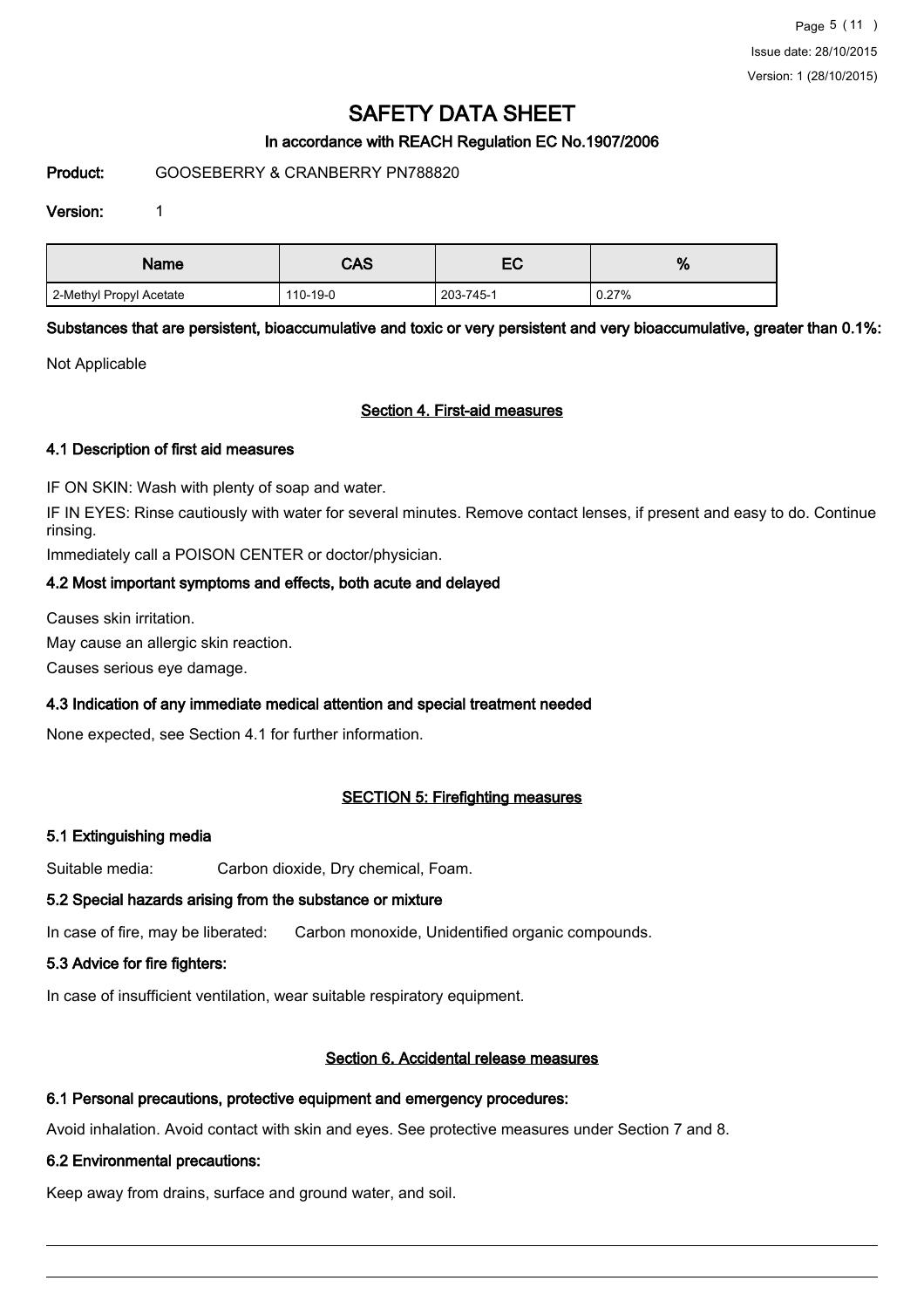# In accordance with REACH Regulation EC No.1907/2006

#### Product: GOOSEBERRY & CRANBERRY PN788820

#### Version: 1

#### 6.3 Methods and material for containment and cleaning up:

Remove ignition sources. Provide adequate ventilation. Avoid excessive inhalation of vapours. Contain spillage immediately by use of sand or inert powder. Dispose of according to local regulations.

#### 6.4 Reference to other sections:

Also refer to sections 8 and 13.

#### Section 7. Handling and storage

#### 7.1 Precautions for safe handling:

Keep away from heat, sparks, open flames and hot surfaces. - No smoking. Use personal protective equipment as required. Use in accordance with good manufacturing and industrial hygiene practices. Use in areas with adequate ventilation Do not eat, drink or smoke when using this product.

#### 7.2 Conditions for safe storage, including any incompatibilities:

Store in a well-ventilated place. Keep container tightly closed. Keep cool. Ground/bond container and receiving equipment. Use explosion-proof electrical, ventilating and lighting equipment. Use only non-sparking tools. Take precautionary measures against static discharge.

#### 7.3 Specific end use(s):

Use in accordance with good manufacturing and industrial hygiene practices.

#### Section 8. Exposure controls/personal protection

#### 8.1 Control parameters

#### Workplace exposure limits:

| Ingredient              | <b>CAS</b> | EC.      | <b>Description</b>                                         |     |     | Reference           |
|-------------------------|------------|----------|------------------------------------------------------------|-----|-----|---------------------|
|                         |            | 203-745- | Long-term exposure limit (8-hour<br>TWA reference period)  | 150 | 724 | UK EH40 Oct<br>2007 |
| 2-Methyl Propyl Acetate | 110-19-0   |          | Short-term exposure limit (15-<br>minute reference period) | 187 | 903 | UK EH40 Oct<br>2007 |

#### 8.2 Exposure Controls

# Eye / Skin Protection

Wear protective gloves/eye protection/face protection

#### Respiratory Protection

Ensure adequate and ongoing ventilation is maintained in order to prevent build up of excessive vapour and to ensure occupational exposure limits are adhered to. If appropriate, and depending on your patterns and volumes of use, the following engineering controls may be required as additional protective measures: a) Isolate mixing rooms and other areas where this material is used or openly handled. Maintain these areas under negative air pressure relative to the rest of the plant. b) Employ the use of Personal protective equipment - an approved, properly fitted respirator with organic vapour cartridges or canisters and particulate filters. c) Use local exhaust ventilation around open tanks and other open sources of potential exposures in order to avoid excessive inhalation, including places where this material is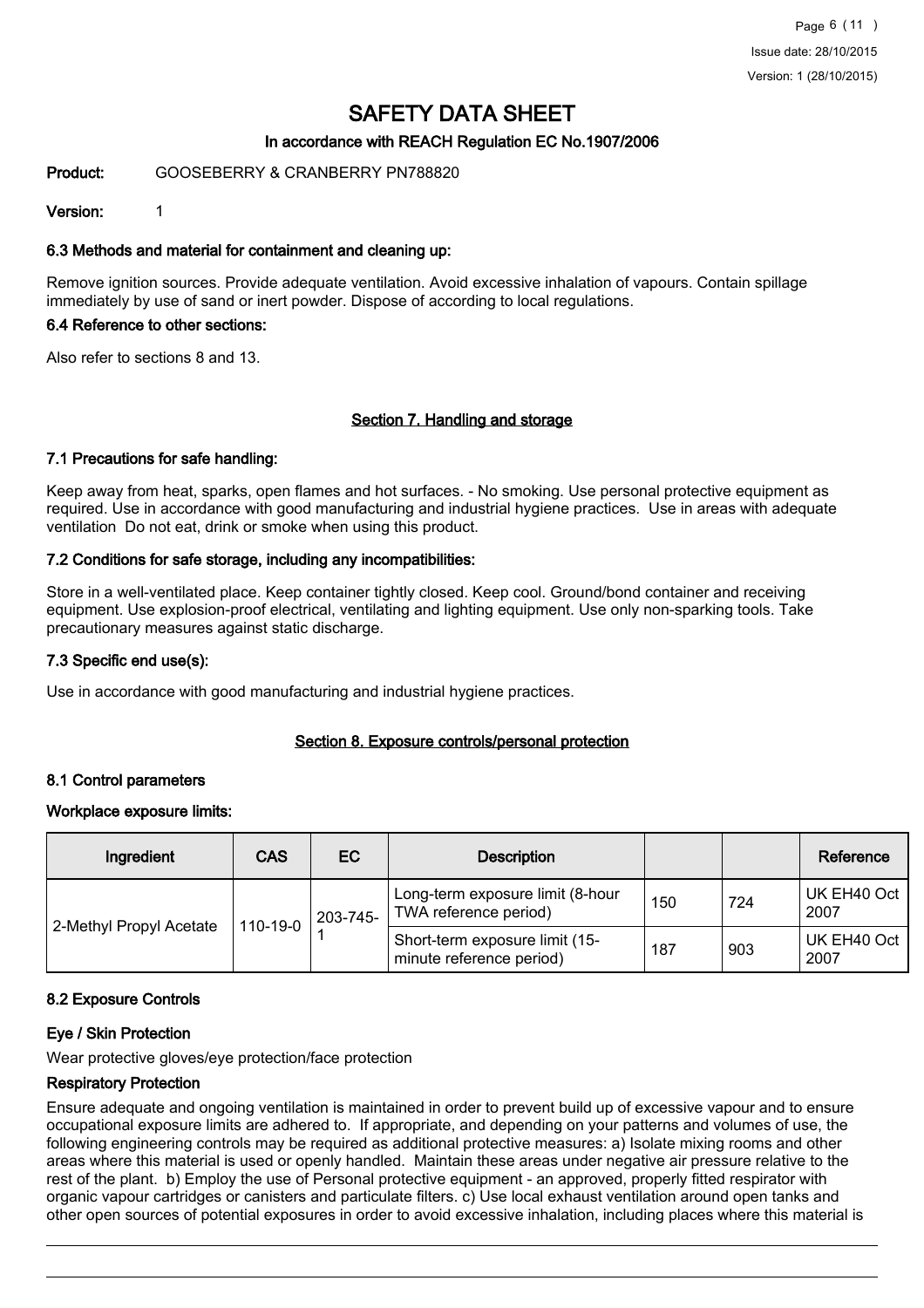# In accordance with REACH Regulation EC No.1907/2006

Product: GOOSEBERRY & CRANBERRY PN788820

#### Version: 1

openly weighed or measured. In addition, use general dilution ventilation of the work area to eliminate or reduce possible worker exposures. d) Use closed systems for transferring and processing this material. Also refer to Sections 2 and 7.

#### Section 9. Physical and chemical properties

#### 9.1 Information on basic physical and chemical properties

| Appearance:                    | Colourless to Very Pale Yellow |
|--------------------------------|--------------------------------|
| Odour:                         | Not determined                 |
| pH:                            | Not determined                 |
| Initial boiling point / range: | Not determined                 |
| Flash point:                   | >61 °C                         |
| Vapour pressure:               | Not determined                 |
| <b>Relative density:</b>       | $0.9450 - 0.9650$              |
| Solubility(ies):               | Not determined                 |
| 9.2 Other information:         | None available                 |

#### Section 10. Stability and reactivity

#### 10.1 Reactivity:

Presents no significant reactivity hazard, by itself or in contact with water.

#### 10.2 Chemical stability:

Good stability under normal storage conditions.

# 10.3 Possibility of hazardous reactions:

Not expected under normal conditions of use.

#### 10.4 Conditions to avoid:

Avoid extreme heat.

#### 10.5 Incompatible materials:

Avoid contact with strong acids, alkalis or oxidising agents.

# 10.6 Hazardous decomposition products:

Not expected.

# Section 11. Toxicological information

# 11.1 Information on toxicological effects

This mixture has not been tested as a whole for health effects. The health effects have been calculated using the methods outlined in Regulation (EC) No 1272/2008 (CLP).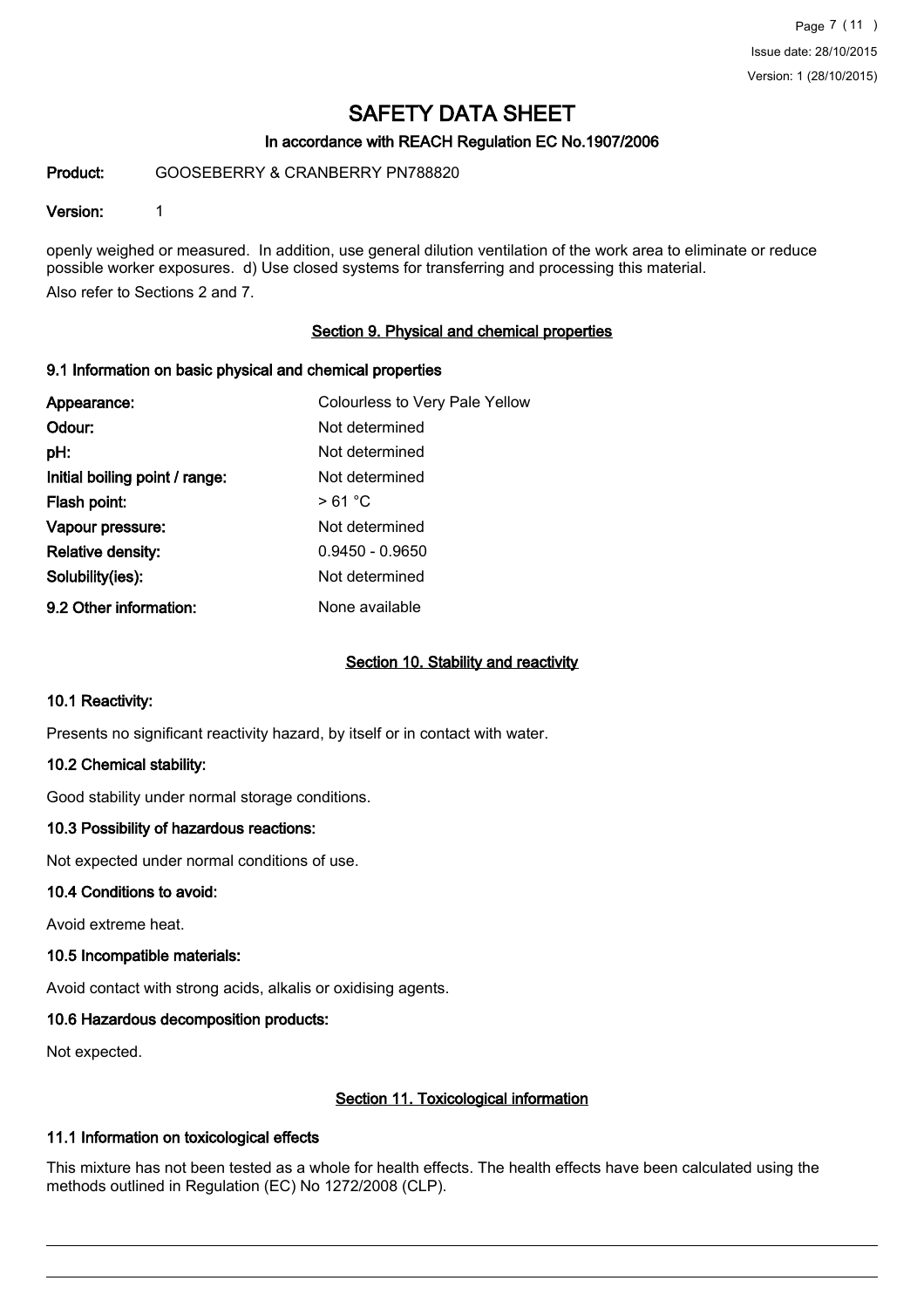Page 8 (11 ) Issue date: 28/10/2015 Version: 1 (28/10/2015)

# SAFETY DATA SHEET

# In accordance with REACH Regulation EC No.1907/2006

Product: GOOSEBERRY & CRANBERRY PN788820

# Version: 1

Causes skin irritation.

May cause an allergic skin reaction.

Causes serious eye damage.

Assumed Toxicity Value (LD50 or ATE) for Acute Oral Toxicity: 4060 Assumed Toxicity Value (LD50 or ATE) for Acute Dermal Toxicity: >5000 Assumed Toxicity Value (LC50 or ATE) for Acute Inhalation Toxicity: Not Available **Inhalation Route:** Not Available in the United States of Available in the United States of Available in the United States of Available in the United States of Available in the United States of Available in the United Stat

# Information about hazardous ingredients in the mixture

| Ingredient      | CAS      | EC        | LD50/ATE Oral | LD50/ATE<br>Dermal | <b>LC50/ATE</b><br>Inhalation | LC50 Route    |
|-----------------|----------|-----------|---------------|--------------------|-------------------------------|---------------|
| Benzyl benzoate | 120-51-4 | 204-402-9 | 1500          | 4000               | Not available                 | Not available |

Refer to Sections 2 and 3 for additional information.

# Section 12. Ecological information

# 12.1 Toxicity:

Toxic to aquatic life with long lasting effects.

| Not available |
|---------------|
|               |

- 12.3 Bioaccumulative potential: Not available
- 12.4 Mobility in soil: Not available

# 12.5 Results of PBT and vPvB assessment:

This substance does not meet the PBT/vPvB criteria of REACH, annex XIII.

12.6 Other adverse effects: Not available

# Section 13. Disposal considerations

# 13.1 Waste treatment methods:

Dispose of in accordance with local regulations. Avoid disposing into drainage systems and into the environment. Empty containers should be taken to an approved waste handling site for recycling or disposal.

# Section 14. Transport information

| 14.1 UN number:                  | UN3082                                                                               |
|----------------------------------|--------------------------------------------------------------------------------------|
| 14.2 UN Proper Shipping Name:    | ENVIRONMENTALLY HAZARDOUS SUBSTANCE, LIQUID, N.O.S. (d-<br>Limonene, Acetyl cedrene) |
| 14.3 Transport hazard class(es): | 9                                                                                    |
| Sub Risk:                        | $\overline{\phantom{0}}$                                                             |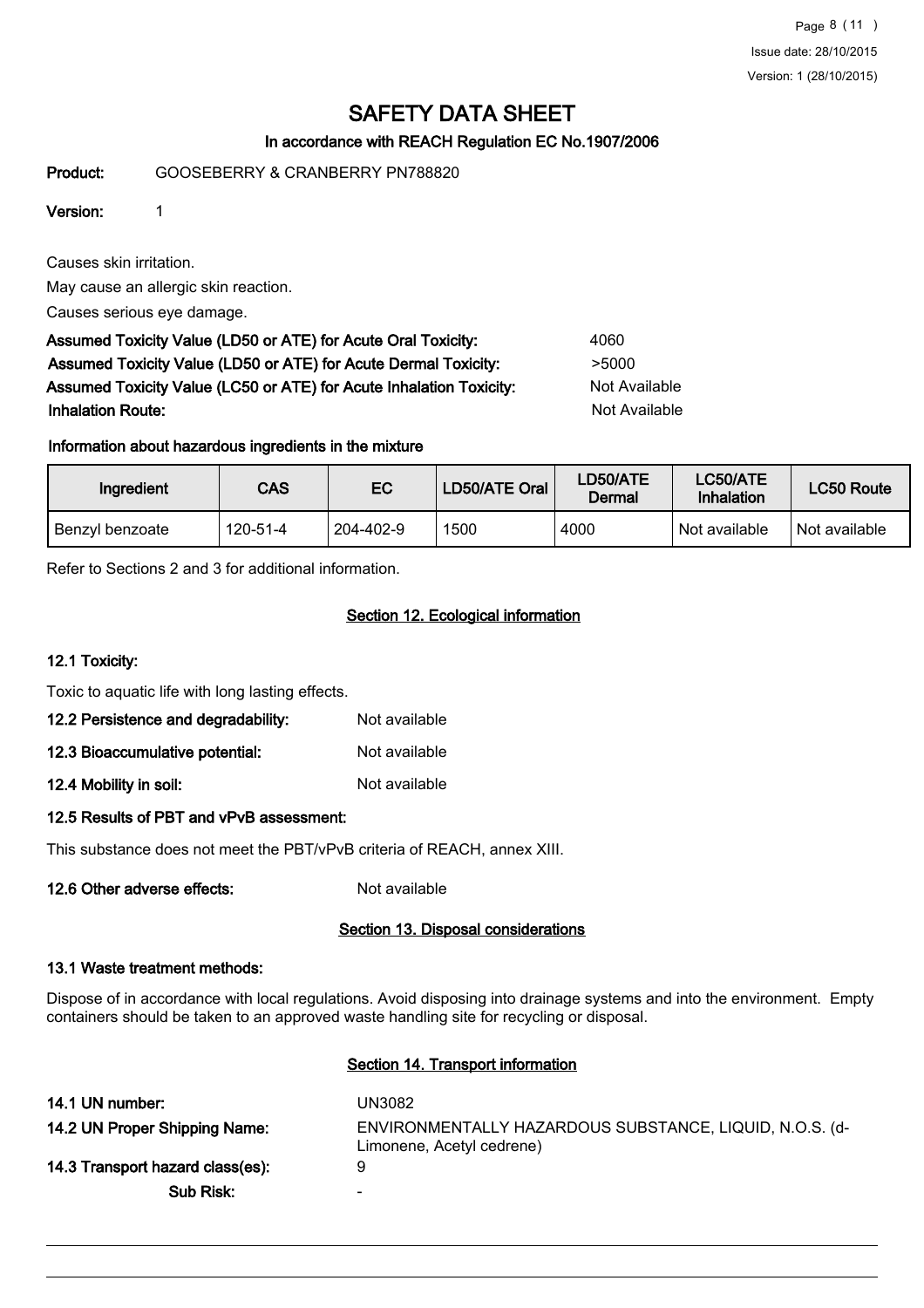Page 9 (11 ) Issue date: 28/10/2015 Version: 1 (28/10/2015)

# SAFETY DATA SHEET

# In accordance with REACH Regulation EC No.1907/2006

Product: GOOSEBERRY & CRANBERRY PN788820

Version: 1

14.4. Packing Group: III

14.5 Environmental hazards: This is an environmentally hazardous substance.

14.6 Special precautions for user: None additional

14.7 Transport in bulk according to Annex II of MARPOL73/78 and the IBC Code:

Not applicable

# Section 15. Regulatory information

# 15.1 Safety, health and environmental regulations/legislation specific for the substance or mixture

None additional

# 15.2 Chemical Safety Assessment

A Chemical Safety Assessment has not been carried out for this product.

# Section 16. Other information

| Concentration % Limits:         | EH C2=16.79% EH C3=1.67% EH C4=41.13% SCI 2=32.91% EDI 1=60.<br>49% EDI 2=14.96% EDI 2A=14.96% SS 1=11.57% |
|---------------------------------|------------------------------------------------------------------------------------------------------------|
| <b>Total Fractional Values:</b> | EH C2=5.96 EH C3=59.82 EH C4=2.43 SCI 2=3.04 EDI 1=1.65 EDI 2=6.68<br>EDI 2A=6.68 SS 1=8.64                |
| Key to revisions:               |                                                                                                            |

Not applicable

# Key to abbreviations:

| Abbreviation     | Meaning                                                            |
|------------------|--------------------------------------------------------------------|
| AH <sub>1</sub>  | Aspiration Hazard Category 1                                       |
| ATO <sub>4</sub> | Acute Toxicity - Oral Category 4                                   |
| EDI <sub>1</sub> | Eye Damage / Irritation Category 1                                 |
| EDI <sub>2</sub> | Eye Damage / Irritation Category 2                                 |
| EH A1            | Hazardous to the Aquatic Environment - Acute Hazard Category 1     |
| EH <sub>C1</sub> | Hazardous to the Aquatic Environment - Long-term Hazard Category 1 |
| EH <sub>C2</sub> | Hazardous to the Aquatic Environment - Long-term Hazard Category 2 |
| EH <sub>C3</sub> | Hazardous to the Aquatic Environment - Long-term Hazard Category 3 |
| FL2              | Flammable Liquid, Hazard Category 2                                |
| FL <sub>3</sub>  | Flammable Liquid, Hazard Category 3                                |
| H <sub>225</sub> | Highly flammable liquid and vapour.                                |
| H226             | Flammable liquid and vapour.                                       |
| H302             | Harmful if swallowed.                                              |
| H304             | May be fatal if swallowed and enters airways.                      |
| H315             | Causes skin irritation.                                            |
| H317             | May cause an allergic skin reaction.                               |
| H318             | Causes serious eye damage.                                         |
| H319             | Causes serious eye irritation.                                     |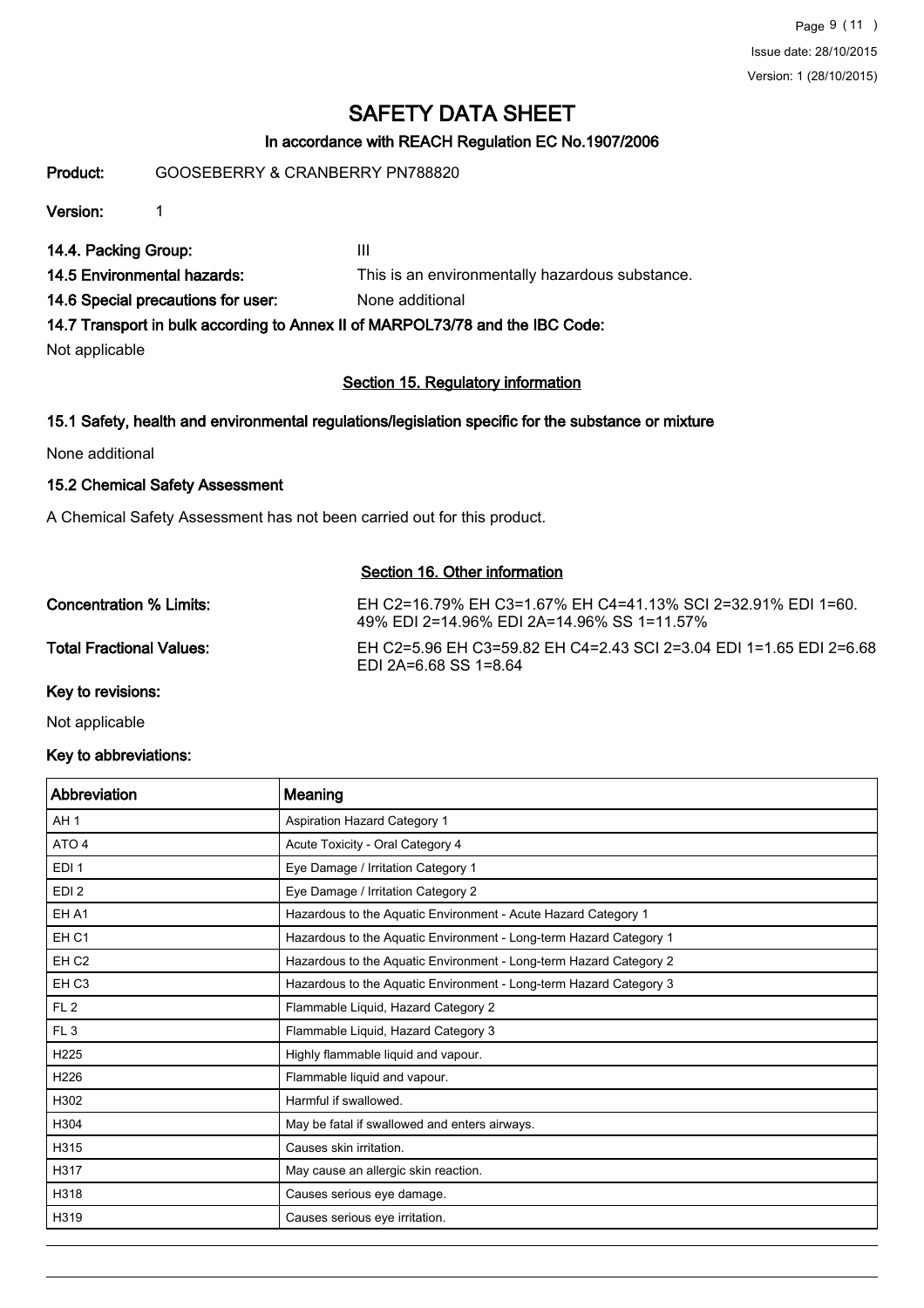Page 10 (11) Issue date: 28/10/2015 Version: 1 (28/10/2015)

# SAFETY DATA SHEET

# In accordance with REACH Regulation EC No.1907/2006

# Product: GOOSEBERRY & CRANBERRY PN788820

#### Version: 1

| H336         | May cause drowsiness or dizziness.                                                                                                  |
|--------------|-------------------------------------------------------------------------------------------------------------------------------------|
| H361         | Suspected of damaging fertility or the unborn child (exposure route).                                                               |
| H400         | Very toxic to aquatic life.                                                                                                         |
| H410         | Very toxic to aquatic life with long lasting effects.                                                                               |
| H411         | Toxic to aquatic life with long lasting effects.                                                                                    |
| H412         | Harmful to aquatic life with long lasting effects.                                                                                  |
| P202         | Do not handle until all safety precautions have been read and understood.                                                           |
| P210         | Keep away from heat, sparks, open flames and hot surfaces. - No smoking.                                                            |
| P233         | Keep container tightly closed.                                                                                                      |
| P240         | Ground/bond container and receiving equipment.                                                                                      |
| P241         | Use explosion-proof electrical, ventilating and lighting equipment.                                                                 |
| P242         | Use only non-sparking tools.                                                                                                        |
| P243         | Take precautionary measures against static discharge.                                                                               |
| P261         | Avoid breathing vapour or dust.                                                                                                     |
| P264         | Wash hands and other contacted skin thoroughly after handling.                                                                      |
| P270         | Do not eat, drink or smoke when using this product.                                                                                 |
| P271         | Use only outdoors or in a well-ventilated area.                                                                                     |
| P272         | Contaminated work clothing should not be allowed out of the workplace.                                                              |
| P273         | Avoid release to the environment.                                                                                                   |
| P280         | Wear protective gloves/eye protection/face protection.                                                                              |
| P301/310     | IF SWALLOWED: Immediately call a POISON CENTER or doctor/physician.                                                                 |
| P301/312     | IF SWALLOWED: call a POISON CENTER or doctor/physician if you feel unwell.                                                          |
| P302/352     | IF ON SKIN: Wash with plenty of soap and water.                                                                                     |
| P303/361/353 | IF ON SKIN (or hair): Remove/take off immediately all contaminated clothing. Rinse skin with<br>water/shower.                       |
| P304/340     | IF INHALED: Remove victim to fresh air and keep at rest in a position comfortable for breathing.                                    |
| P305/351/338 | IF IN EYES: Rinse cautiously with water for several minutes. Remove contact lenses, if present and easy<br>to do. Continue rinsing. |
| P308/313     | IF exposed or concerned: Get medical advice/attention.                                                                              |
| P310         | Immediately call a POISON CENTER or doctor/physician.                                                                               |
| P312         | Call a POISON CENTRE or doctor/physician if you feel unwell.                                                                        |
| P330         | Rinse mouth.                                                                                                                        |
| P331         | Do not induce vomiting.                                                                                                             |
| P332/313     | If skin irritation occurs: Get medical advice/attention.                                                                            |
| P333/313     | If skin irritation or rash occurs: Get medical advice/attention.                                                                    |
| P337/313     | If eye irritation persists: Get medical advice/attention.                                                                           |
| P362         | Take off contaminated clothing and wash before reuse.                                                                               |
| P363         | Wash contaminated clothing before reuse.                                                                                            |
| P370/378     | In case of fire: Use carbon dioxide, dry chemical, foam for extinction.                                                             |
| P391         | Collect spillage.                                                                                                                   |
| P403/233/235 | Store in a well-ventilated place. Keep container tightly closed. Keep cool.                                                         |
| P403/235     | Store in a well-ventilated place. Keep cool.                                                                                        |
| P405         | Store locked up.                                                                                                                    |
| P501         | Dispose of contents/container to approved disposal site, in accordance with local regulations.                                      |
|              |                                                                                                                                     |